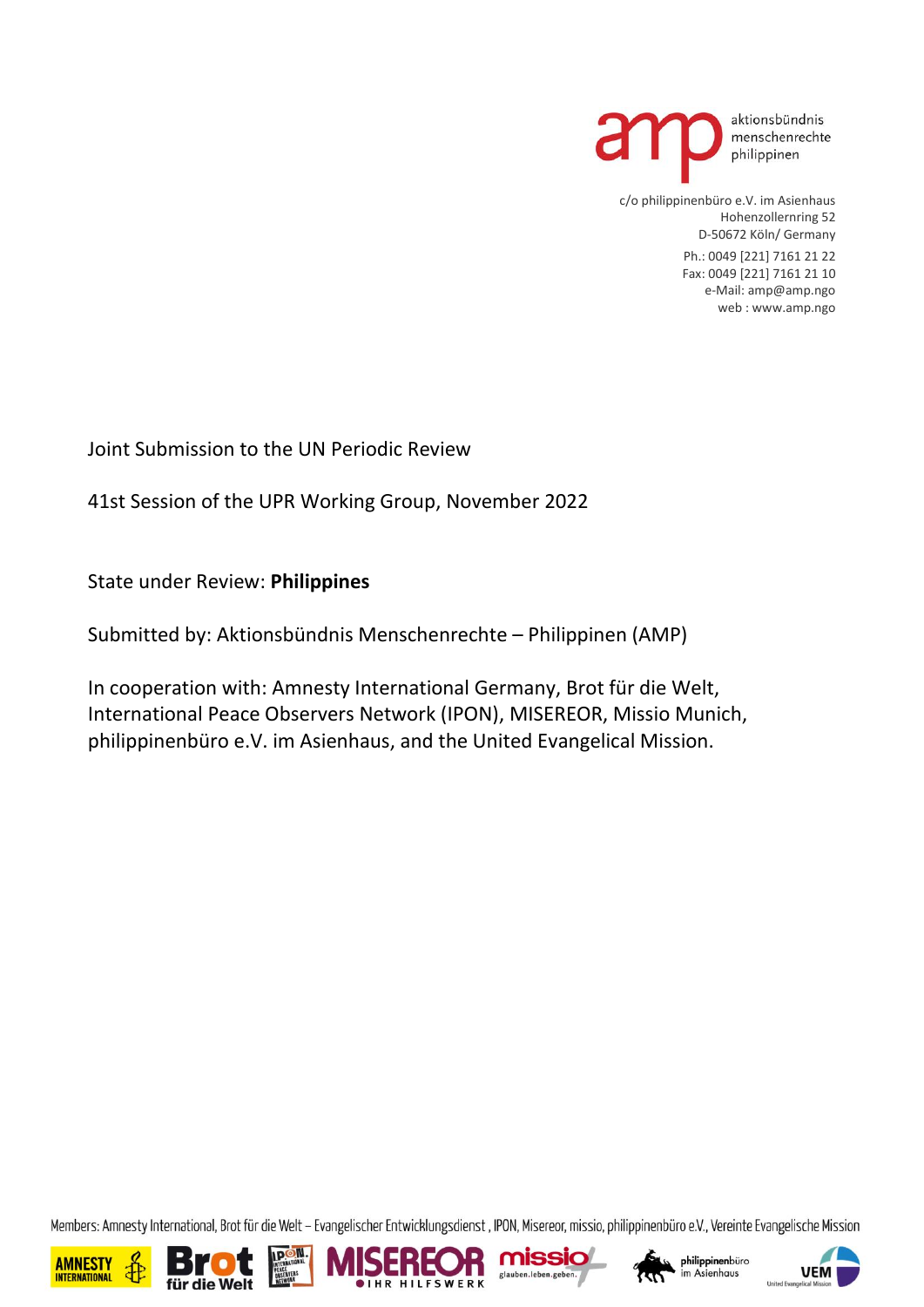## **Introduction**

- 1. This stakeholder report is a joint submission of the member organizations of the Aktionsbündnis Menschenrechte – Philippinen (AMP – Action Network Human Rights – Philippines). The report highlights key human rights concerns in the Philippines related to the following areas: killings and criminalization of human rights defenders; extrajudicial killings in the context of the so-called war on drugs; impunity; indigenous people´s rights; press freedom; and cooperation with special procedures.
- 2. The AMP was created in 2007 as an initiative of seven major German church-based agencies and human rights organizations to promote advocacy and information work in Germany and the EU regarding the human rights situation in the Philippines. Members of the AMP are Amnesty International Germany, Brot für die Welt, International Peace Observers Network (IPON), MISEREOR, Missio Munich, philippinenbüro e.V. im Asienhaus, and the United Evangelical Mission (UEM). The focus of the network lies on extrajudicial killings, enforced disappearances, and fabricated charges against political activists as well as on the socalled war on drugs under President Rodrigo Duterte. The network cooperates closely with a multitude of Philippine human rights organizations working on local, national as well as international level.
- 3. This submission is mainly based on information we received from our partner organizations in the Philippines and from publicly available sources. Some cases of human rights violations cited in this report were also documented by AMP through interviews with victims. The pandemic, however, makes it hard for local as well as international organizations to document cases. Travel restrictions and curfews, enforced by the military and often used to restrict the movement of human rights, NGO and church workers, made it difficult to reach communities. Therefore, the numbers of human rights violations documented in this report should be understood as minimum figures. A large number of unreported cases must be assumed.

## **Killings of Human Rights Defenders**

- 4. In its 2017 Universal Periodic Review the Philippines rejected all recommendations concerning the so-called war on drugs, extrajudicial executions, the death penalty, or protection of human rights defenders.<sup>1</sup> The Philippines, however, remain one of the most dangerous countries for human rights defenders worldwide – a situation that has dramatically worsened under the Duterte administration. <sup>2</sup> This manifests in a climate of fear, a significant increase in extrajudicial killings, and the resurgence of enforced disappearance, such as the case of development worker Elena Tijamo (see para. 40). Since the Philippines' last UPR in May 2017, at least 279 HRDs have been killed in 205 separate incidents. In the same period, 26 killings of journalists were documented, of which all appear to be work-related.<sup>3</sup> For a full list of documented cases, consult the annex to this report.
- 5. Legislation designed to protect human rights defenders in the Philippines is pending in Congress. In November 2021 a spokesperson of the National Task Force to End Local Communist Armed Conflict (NTF-ELCAC), the countries anti-terror body, stated that the proposed bill would be "unnecessary and unconstitutional".<sup>4</sup> In March 2021, the UN Special Rapporteur on the situation of human rights defenders had called on the Philippine Congress to prioritize passage of the legislation, citing the "extremely serious risks faced by those peacefully defending human rights […] in the Philippines". 5
- 6. Since the last UPR, the government's effort to criminalize its critics has been a major cause of killings of human rights defenders, journalists, and development workers. In this climate, engaging in community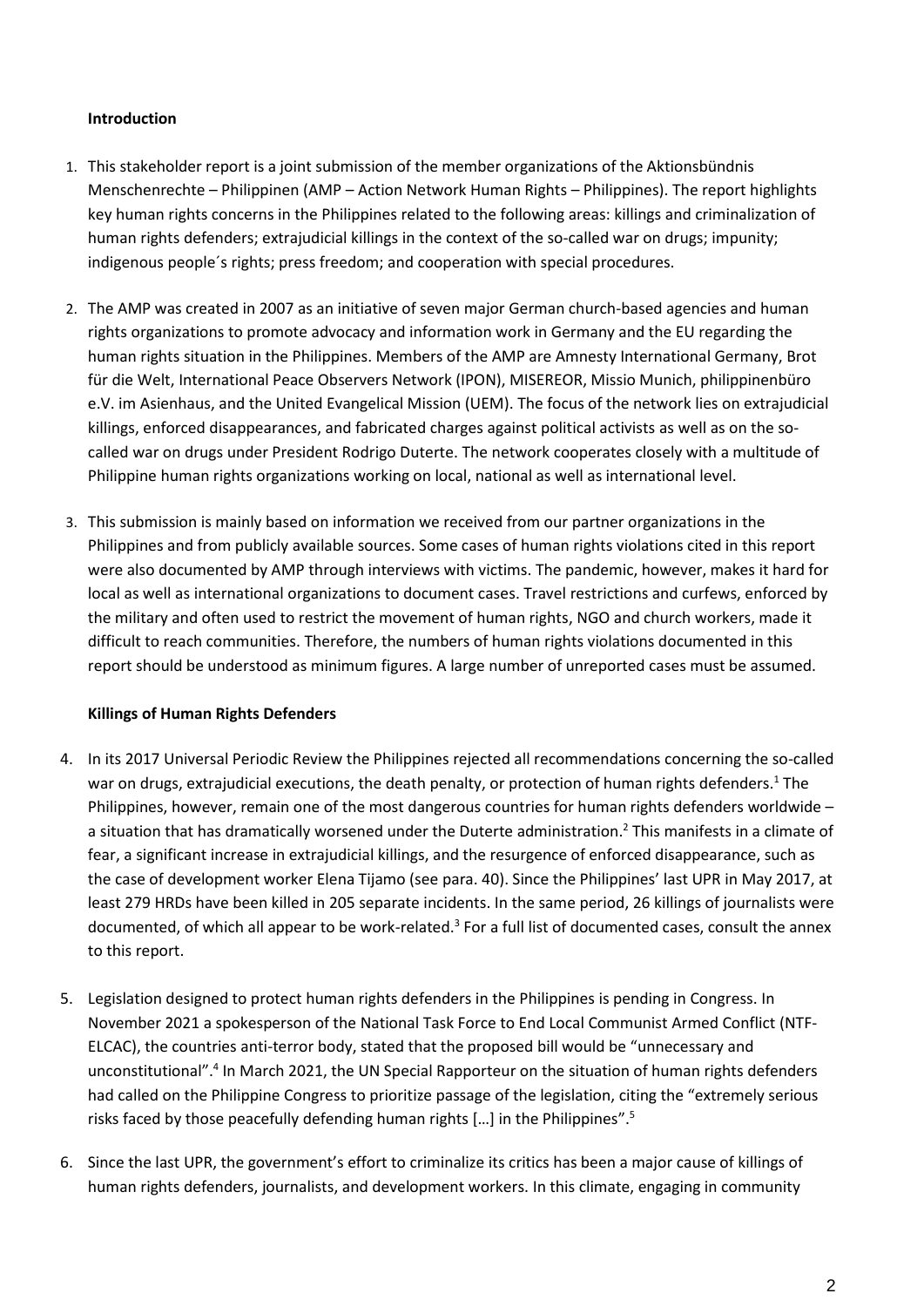work or making critical comments on social media can be enough to become a target. For example, in 2020, privately organized community pantries surged as a response to the basic need of the population for food amid the pandemic. In April 2020, the NTF-ECLAC vilified the Maginhawa Community Pantry, the first community pantry, online as a "communist terrorist organization". The community pantry had to temporarily stop its operations, forcedly leaving its community without food supply for the time.<sup>6</sup>

- 7. Historically, one of the major driving forces behind threats to human rights defenders have been conflicts over agrarian land and natural resources including mining projects and related environmental issues. Threats to human rights defenders working in the context of land rights and environmental conflicts continue and are exacerbated by the lifting of the moratorium on new mining contracts by President Duterte's EO 130, signed on April 14, 2021. Since 2017, in at least 87 separate incidents, activists have been killed in mining and land rights conflicts, often while opposing land-grabbing or demanding the redistribution of land under the Philippines' Comprehensive Agrarian Reform Program.
- 8. Those HRDs who are falsely accused by the security forces to be members or supporters of the communist rebels of the New People's Army (NPA) (so-called "red-tagging") are particularly threatened. Targeted killings of leftist political activists have a long history in the Philippines, but the systematic vilification gained a new momentum under Duterte, especially after he terminated the peace process with the National Democratic Front of the Philippines (NDFP) in November 2017. A government petition filed in March 2018 listed more than 600 individuals alleged to be NPA members and thus accused them of being terrorists. The list included, amongst many human rights defenders, also then UN Special Rapporteur on the Rights of Indigenous Peoples, Victoria Tauli-Corpuz.<sup>7</sup> Also, on November 6, 2018, Benjamin Ramos, a founding member of the National Union of People's Lawyers (NUPL), NGO Peace Development Group (PDG), the national farmer-scientist network MASIPAG, and known human rights lawyer was shot dead by unidentified men in Kabankalan City in Negros Occidental, being the 34<sup>th</sup> lawyer killed under Duterte at the time. Previously, he had received death threats and his picture had been included in a poster of alleged terrorists distributed in Negros in April 2018.<sup>8</sup>
- 9. On December 4, 2018, President Duterte signed Executive Order No, 70 declaring the whole-of-the-nation approach to end the Communist insurgency and creating the National Task Force to End Local Communist Armed Conflict (NTF-ELCAC) as its main implementing body. Ever since, the NTF-ELCAC and its representatives are actively red-tagging human rights defenders and civil society actors as terrorists. For example, Zara Alvarez, a human rights defender, community health worker and teacher, was killed by two unidentified men on motorcycles near her home in Bacolod City on August 17, 2020.<sup>9</sup> She had just been acquitted of a trumped-up charge against her on March 4, 2020 and had been organizing food distribution programs during the first weeks of the pandemic.<sup>10</sup> For almost two decades, she had closely worked with human rights groups, church-based groups, and was a close partner of the AMP. Zara Alvarez, who was acquitted of murder charges by a court, was nevertheless publicly vilified by NTF-ELCAC members as a terrorist on posthumously on August 30, 2020. So was former peace consultant adviser and Anakpawis party leader Randall Echanis, who was brutally tortured and murdered in his home in Quezon City on August 10, 2020.<sup>11</sup>
- 10. A significant number of cases of harassments, vilification, and killings of human rights defenders occur in the context of the government's counterinsurgency operations. Operations of the Philippine National Police (PNP) and the Armed Forces of the Philippines (AFP) follow very similar patterns. PNP and AFP oftentimes use judicial search warrants, several of which were issued by the same judge within a short period of time.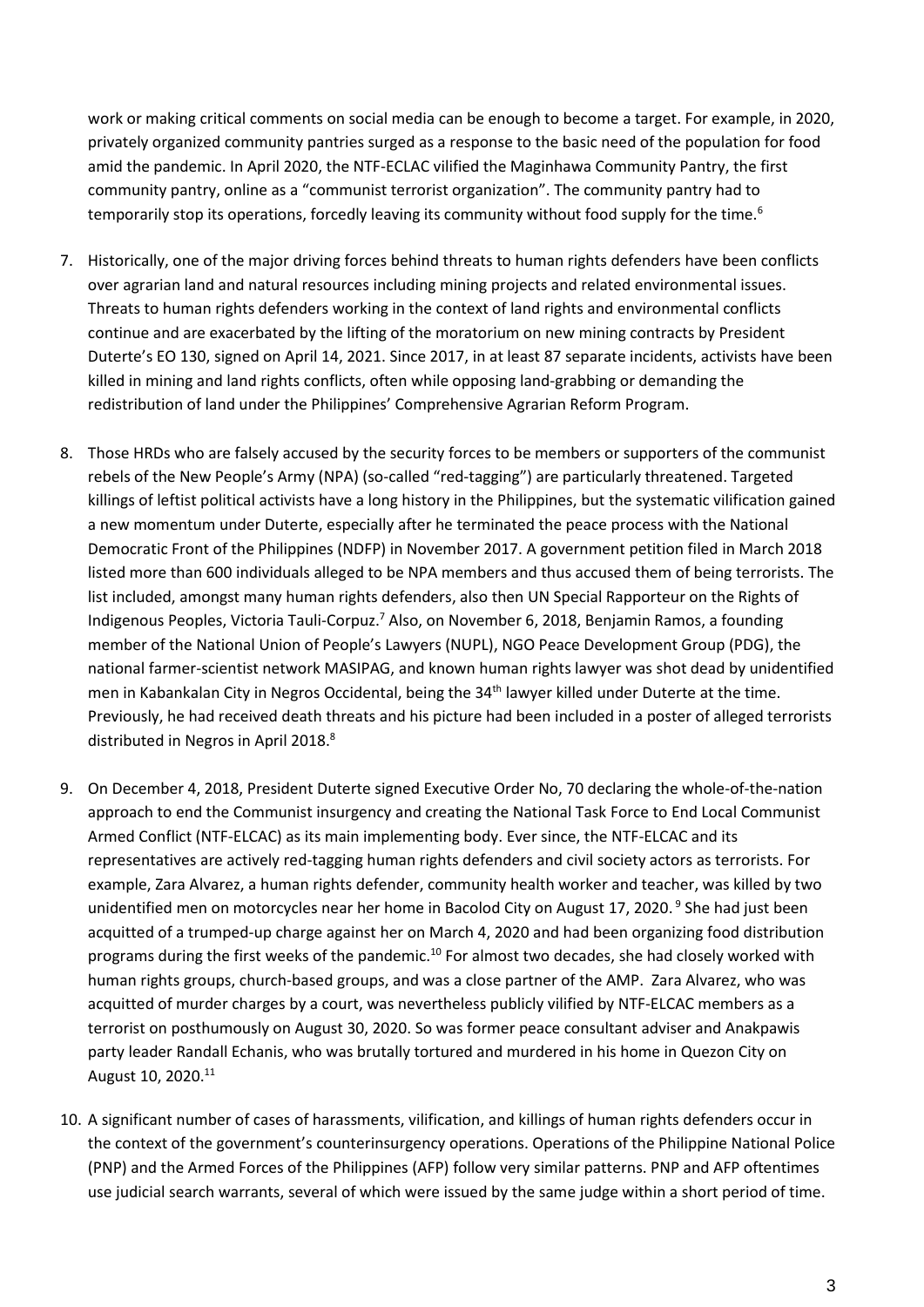They then storm the houses of the targeted individuals late at night or in the early morning to find evidence, which they themselves planted during the search operation. For example, in the incidents known as the Bloody Sunday or Calabarzon Killings on March 7, 2021, 42 search warrants were issued by four judges in only two days. These search warrants then served as basis for the heavy crackdown on civil society representatives which left nine of them dead: in the early morning, several PNP units stormed the homes of Emmanuel "Manny" Assuncion, labor leader and Secretary-General of BAYAN-Cavite, two Indigenous Peoples (IP) rights activists Puroy dela Cruz and Randy "Pulong" dela Cruz, two peasant rights activists Ana Marie "Chai" Lemita-Evangelista and Ariel Evangelista, four housing rights activists Abner Esto and Edward Esto, Melvin Dasigao, and Mark Lee "Makmak" Coros Bacasno and shot them for allegedly offering armed resistance to their arrest.

## *Recommendations for the State under Review (SuR)*

- 11. Investigate all cases of killings of human rights defenders and journalists without delay and bring all perpetrators to justice.
- 12. Take all necessary steps to protect human rights defenders and journalists from harassment, violence, and death.
- 13. Direct the Armed Forces of the Philippines to refrain from making statements that stigmatize human rights defenders, especially statements that suggest that defenders are members of the New Peoples' Army.
- 14. Direct the National Task Force to End Local Armed Conflict to end all forms of harassment and vilification of activists, civilians, and human rights defenders
- 15. Investigate all such cases of public vilification.
- 16. Pass comprehensive legislation to protect human rights defenders.

#### **Criminalization of Human Rights Defenders**

- 17. The widespread criminalization of human rights defenders, journalists and church people in the Philippines received little attention in previous cycles of the UPR. Security forces, politicians, and private actors such as multinational companies systematically abuse the criminal system to silence those who oppose their interests. While human rights organizations do not systematically record the number of cases of criminalization, it is widely assumed that they significantly increased all over the country under President Duterte.
- 18. Since July 3, 2020, Republic Act 11479, the new Anti-Terrorism Act (ATA) is in force. Compared to the Human Security Act of 2007, the previous anti-terror law, the ATA is based on an overly broad and vague definition of terrorism. The law is particularly problematic because it undermines the presumption of innocence of those accused under it. For example, the Anti-Terrorism Council (ATC), consisting of Senate members and government representatives, can declare individuals and organizations as "terrorists" without any evidence. Any suspect of terrorism can be imprisoned for up to 24 days without arrest warrant, organizations so-declared can find their bank accounts frozen – with no due process in place to challenge the allegations. 37 petitions of various stakeholders challenged the ATA as unconstitutionally before the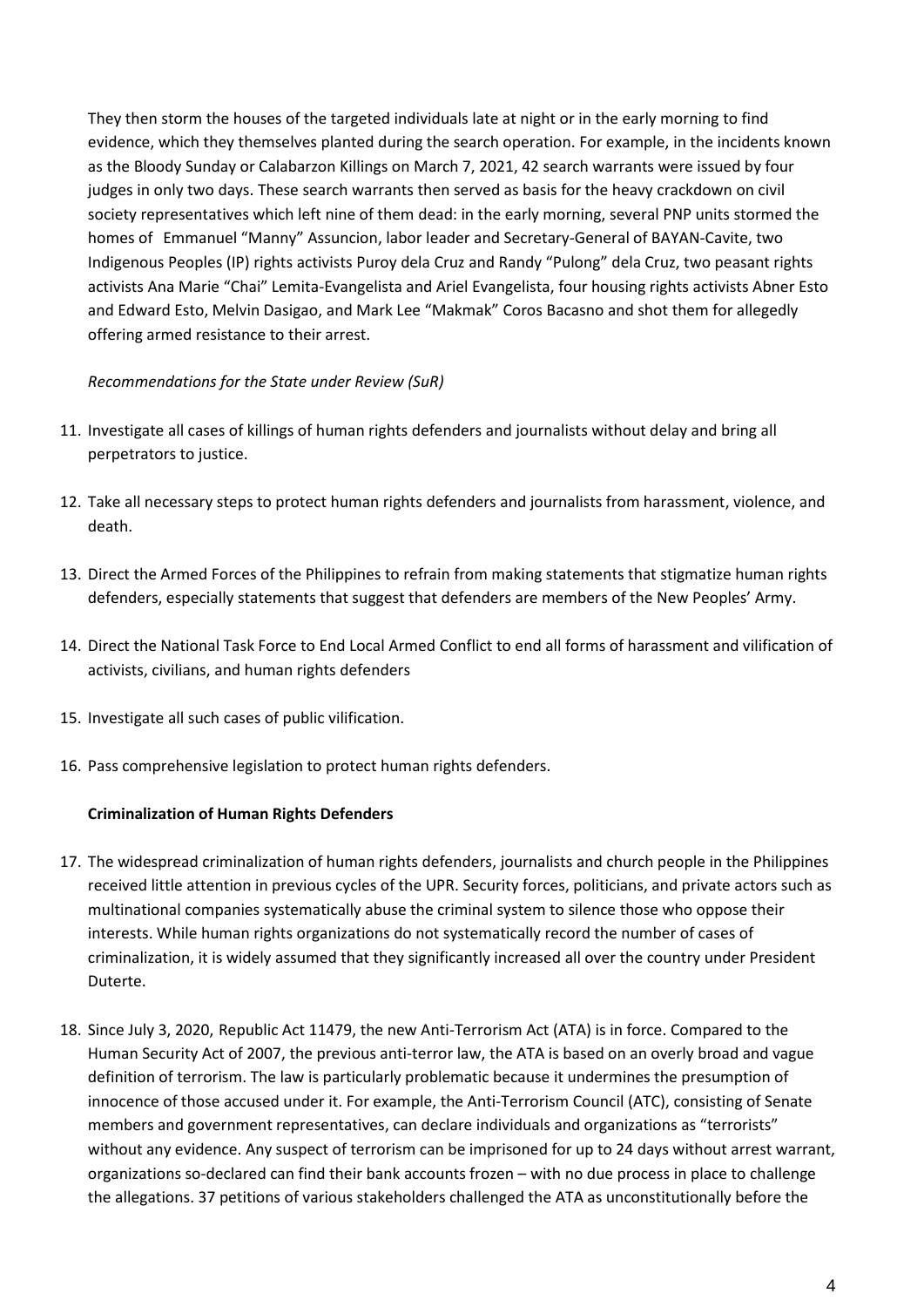Supreme Court, where two portions of the law were ruled unconstitutional in December 2021. The ATC, prolonged detention of suspects and the broad and vague definition of terrorism remained.<sup>12</sup>

- 19. For example, the first accused under the ATA were two men from the Indigenous community of the Aetas, Jepoy Garung and Junior Ramos-Urbano. On August 21, 2020, they fled from their community when the 703rd Brigade and 7th Infantry Division of the Armed Forces of the Philippines (AFP) engaged in an armed encounter with the NPA on ancestral land of the Aeta in San Marcelino, Zambales. On their way, they were arrested by AFP soldiers and accused of terrorism and murder and were subsequently tortured. They finally confessed under torture that they were NPA members and were charged under ATA. Both remained imprisoned for almost a year, when they were acquitted of the accusations by Olongapo Regional Trial Court (RTC) on July 19, 2021. 13
- 20. So-called "trumped-up" charges constitute a particularly insidious form of criminalization. These fabricated charges are mostly filed to discredit and imprison HRDs. The filing of charges is oftentimes based solely on the testimonies of self-declared former rebels who claim to be able to identify the HRD as a co-perpetrator of a crime. In several instances, however, these witnesses had to admit that their testimonies were based on information provided by the military during cross-examination. Human rights organizations thus assume that they are paid to give false testimony. There is rarely any forensic evidence presented. Despite the spurious nature of the evidence, prosecutors file charges and judges allow trials to proceed without taking exculpatory evidence into account. This is in violation of Article 14 of the United Nations Guidelines on the Role of Prosecutors which states that "prosecutors shall not initiate or continue prosecution, or shall make every effort to stay proceedings, when an impartial investigation shows the charge to be unfounded."<sup>14</sup> Other reports indicate that prosecutors and judges are pressured into upholding unfounded charges against HRDs. The Philippine government thus violates its duties to protect the independence of the judiciary, an obligation which arises under ICCPR Article 14(1).
- 21. For example, on August 6, 2020, Cordillera Peoples Alliance (CPA) chairperson Windel Bolinget was charged by the Regional Trial Court in Tagum City, Davao del Norte (Mindanao) for his alleged involvement in the 2018 murder of Garito Malibato, a member of a Lumad indigenous organization. Bolinget advocates for indigenous rights in Northern Luzon and is engaged in campaigns against large-scale mining projects, megadams, and other projects that pose a threat to the environment and indigenous ancestral domains. On September 25, 2020, the Court issued an arrest warrant against Bolinget for alleged murder. However, the charges were completely fabricated as Bolinget had never been to Davao del Norte. Fearing extrajudicial execution, he went into hiding. He was included in the 2018's terrorist list (see para 8) and was red-tagged as a recruiter for NPA through social media and leaflets showing his photo. On January 20, 2021, the Cordillera Police Director issued a "shoot-to-kill" order against Bolinget and on January 15, 2021, the Kalinga provincial police offered a bounty of P100,000 (\$1,956) for any information that would lead to Bolinget's arrest. On January 21, 2021, Bolinget presented himself before the National Bureau of Investigation in Baguio City. The court dismissed the charge against him on July 27, 2021. Harassment and threats to his life persist.
- 22. Even manifestly false accusations against HRDs often lead to several years of pretrial detention because defendants are not allowed to post bail and trials drag on for several years. The masterminds behind the false accusations thus take advantage of the dysfunctional justice system, with its protracted trials. If the defendants are accused of crimes for which bail can be denied (e.g., murder), they remain in custody until a verdict is reached. Cases against HRDs are also often systematically sabotaged in order to prolong them,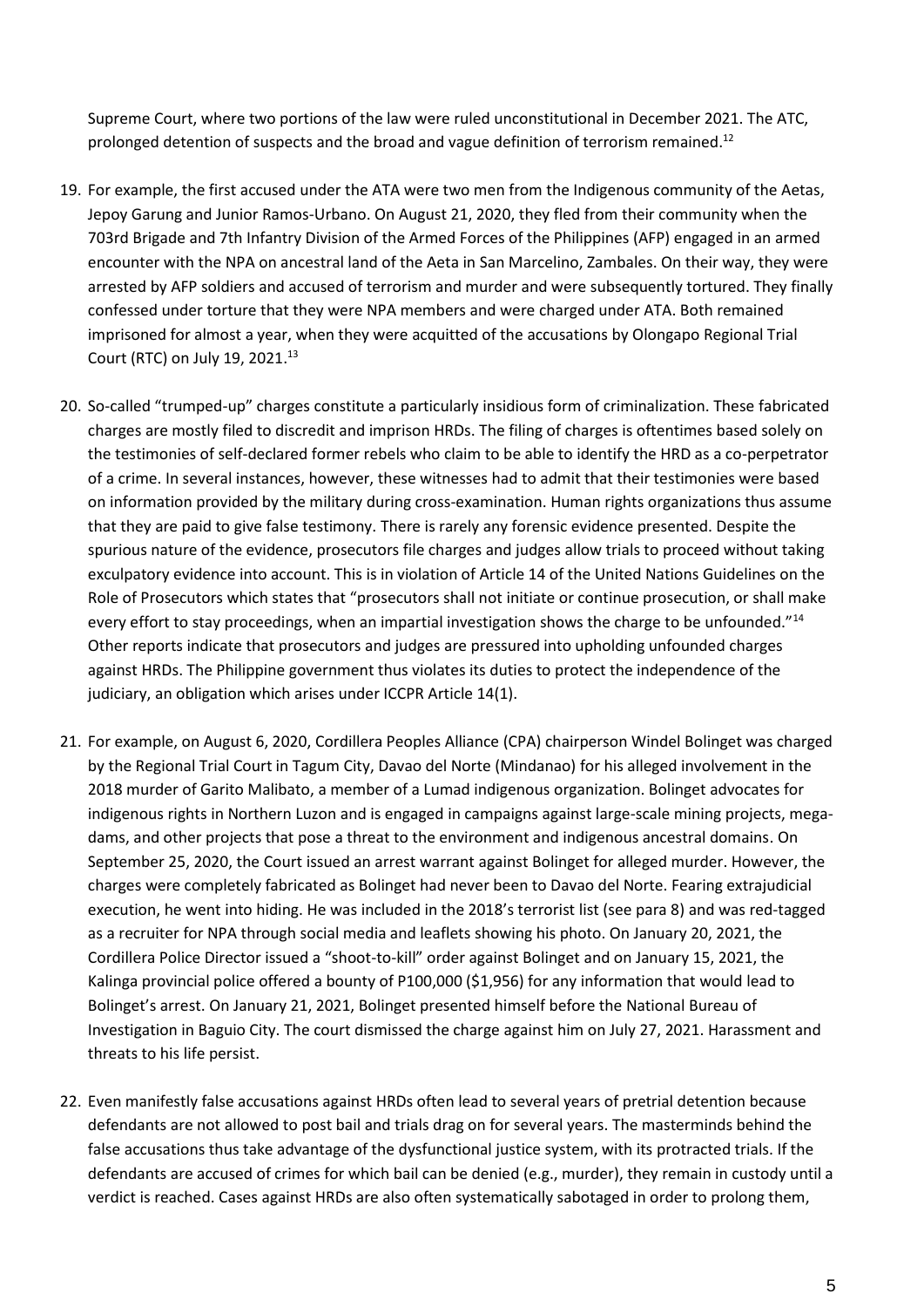e.g., when prosecutors or witnesses of the prosecution do not appear in court to give their testimony. The denial of bail and the lengthy trials violate the Philippines' obligations under ICCPR Articles 9(3) and 14(3).

- 23. Both HRDs and journalists are frequently charged with libel if they report or express critical opinions regarding acts of public officials. In the Philippines, libel is a criminal offence pursuant to Articles 353-362 of the Revised Penal Code.<sup>15</sup> The definition of libel is particularly problematic as Article 354 declares that "every defamatory imputation is presumed to be malicious, even if it be true" which places the burden of proof on the accused. Citing its general comment No. 34 which states that defamation laws should not serve to stifle freedom of expression<sup>16</sup>, the UN Human Rights Committee has already held in one case that the criminalization of libel represents a breach of the Philippines' obligations under Article 19(3) of the ICCPR.<sup>17</sup>
- 24. Despite this finding of the UN Human Rights Committee, in 2012 the Philippine Congress enacted the Cybercrime Prevention Act which further criminalizes libel committed through the use of information and communications technology and imposes penalties of up to 12 years of imprisonment.<sup>18</sup> The fact that most newspapers and NGOs publish their articles and statements online makes journalists and human rights defenders particularly vulnerable to be punished for critical statements under this law.

## *Recommendations for the SuR*

- 25. Amend the Anti-Terrorism Act (ATA) of 2020 to bring Philippine counter-terrorism legislation in compliance with international human rights standards.
- 26. Repeal all criminal defamation laws, including those set out in Articles 353 to 355, Articles 358 to 362 of the Revised Penal Code, and Section 4(c)(4) of the Cybercrime Prevention Act. The law should be amended so that civil liability proceedings are the sole form of redress for complaints of damage to reputation, as recommended by the UN Special Rapporteur on Freedom of Expression.<sup>19</sup>
- 27. Order the Philippines National Police and the Armed Force of the Philippines to cease filing trumped-up charges against human rights defenders.
- 28. Ensure that prosecutors and judges do not open trial proceedings in cases of manifestly fabricated charges against human rights defenders.
- 29. Ensure the independence of judges and prosecutors.

## **Extrajudicial Killings of Alleged Criminals**

30. Since the election of President Duterte in May 2016, extrajudicial killings of alleged drug users and dealers increased dramatically. Duterte already made it clear during the presidential election campaign that extrajudicial killings would be his chosen method to achieve the end drug related crime.<sup>20</sup> Now, almost at the end of his six-year presidential term, the Philippine Commission of Human Rights (CHR)<sup>21</sup> and human rights organizations estimate that at least 27.000 people were killed, overwhelmingly from the poorest strata of the country's population<sup>22</sup>. This number was supported by a report of the UN High Commissioner for Human Rights on June 29, 2020.<sup>23</sup> According to the police, in most cases the victims had violently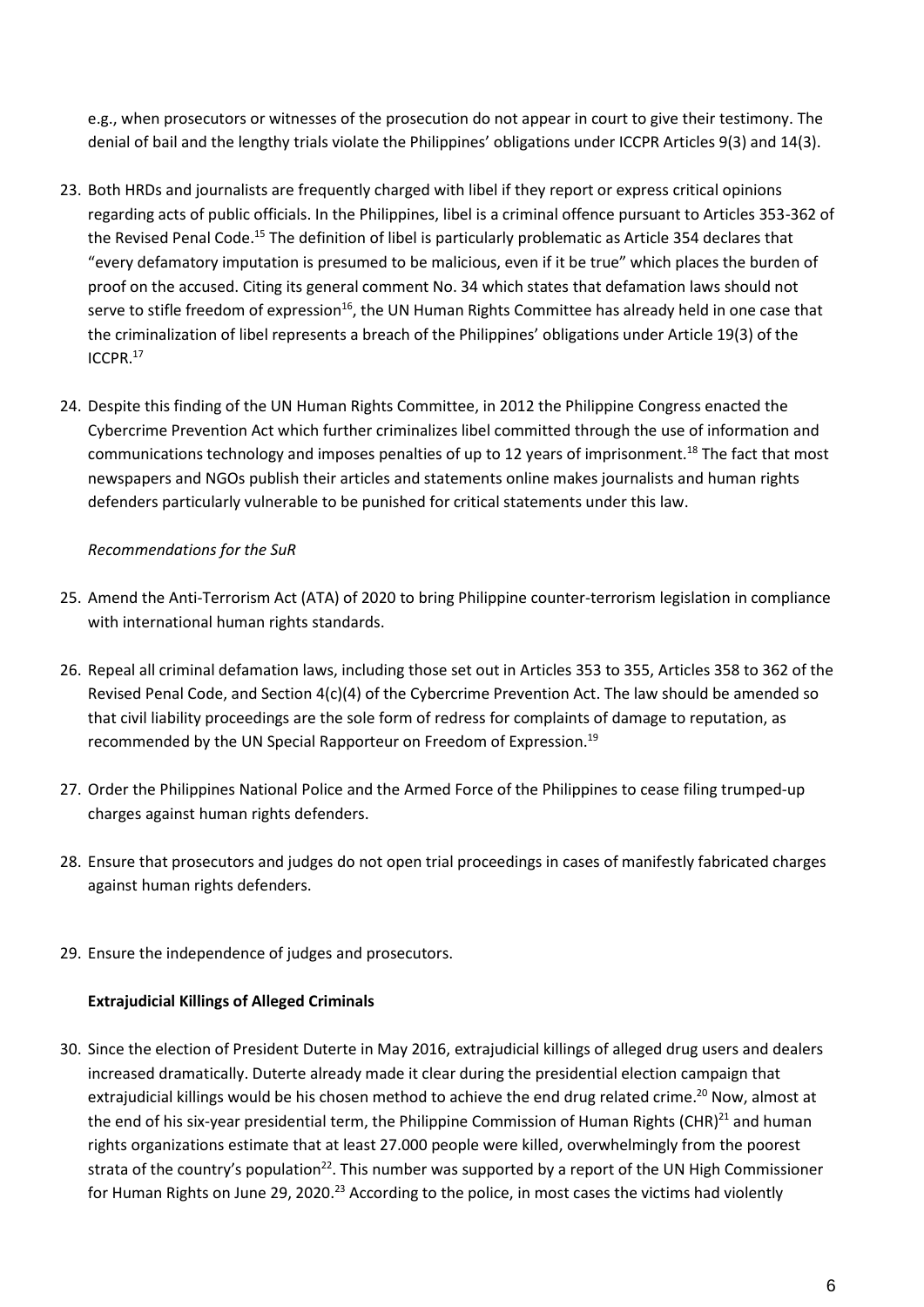resisted their arrest. So far, however, the police did not provide any evidence that these killings were indeed cases of self-defense and police reports often contain the exact same phrases or serial numbers of guns allegedly used against police officers. Eyewitnesses and survivors state on the contrary, that arms or drugs were planted on the victims as evidence after the execution.

- 31. In many cases, so-called vigilante groups are responsible for the killings. There are, however, ties between these vigilantes and state agents. At minimum, such actors are supporters of Duterte and his drug policies, carrying out attacks inspired by Duterte's rhetoric. In other cases, the ties between these agents and the state have been more direct. In some cases, perpetrators have been identified as "known police assets", and the ICC refers to evidence that suggests that vigilantes were paid by state security agents, or that they were PNP in civilian clothes to appear as private actors.<sup>24</sup> In other cases, police officers appeared to have cleared the area before the vigilantes arrived or intimidated witnesses and survivors after the killing.
- 32. The extrajudicial killings of suspected drug offenders are clearly linked to President Duterte and his rhetoric of violence and promise of immunity. Duterte issued an explicit shoot-to-kill order against people allegedly involved in the drug trade to the police and repeatedly promised immunity to the police officers should they get indicted, both of which is in blatant contradiction with the Philippines' human rights obligations under international law. Duterte even incited ordinary citizens who knew drug addicts to "go ahead and kill them yourself"<sup>25</sup>. In a statement, the then SR on summary executions, Agnes Callamard, stated that "directives of this nature are irresponsible in the extreme and amount to incitement to violence and killing, a crime under international law."<sup>26</sup> The report of the UN High Commissioner for Human Rights states that this language may be seen by the police as a "permission to kill"<sup>27</sup> and that this could represent a violation of the prohibition against arbitrary deprivation of life in article 6 of the ICCPR<sup>28</sup>.
- 33. The so-called war on drugs is a war against the civilian population and recently led to the opening of investigations at the International Criminal Court (ICC). The ICC found that "there is a reasonable basis to proceed with an investigation, noting that specific legal element of the crime against humanity of murder under Article 7(1)(a) of the *[Rome]* Statute has been met with respect to the killings committed throughout the Philippines between 1 July 2016 and 16 March 2019 in the context of the drug campaign, as well as with respect to the killings in the Davao area between 1 November 2011 and 30 June 2016". The ICC furthermore stated it is believable that a "widespread and systematic attack against the civilian population took place […] within the meaning of Article 7(1) and (2)(a) of the *[Rome]* Statute".<sup>29</sup> Thus, the ICC investigates the killings under Duterte's Presidency as well as during his term as mayor of Davao – where the so-called Davao Death Squad operated as state security forces and vigilante groups do nationwide since Duterte's presidency. This includes the Ophlan Tokhang operations where police officers conduct home visit based on lists of suspected drug users in the late evening or early morning hours, formally to warn them of consequences if they do not stop their drug-related activities. In many cases, these operations end with the killing of the suspect and with planted evidence by police officers to prove they acted in selfdefense (note para 30).
- 34. So far, in only one out of the thousands of cases of killings, the offenders were held accountable. In November 2018, three police officers received prison sentences for the murder of 17-year-old Kian delos Santos in Caloocan. The case had attracted considerable attention, both domestically and internationally, because surveillance camera pictures showed that the police officers had executed the victim. Subsequently, the government used this case to argue that it could conduct independent investigations of fatalities and of punishing illegitimate killings.<sup>30</sup> There are, however, no adequate investigations in the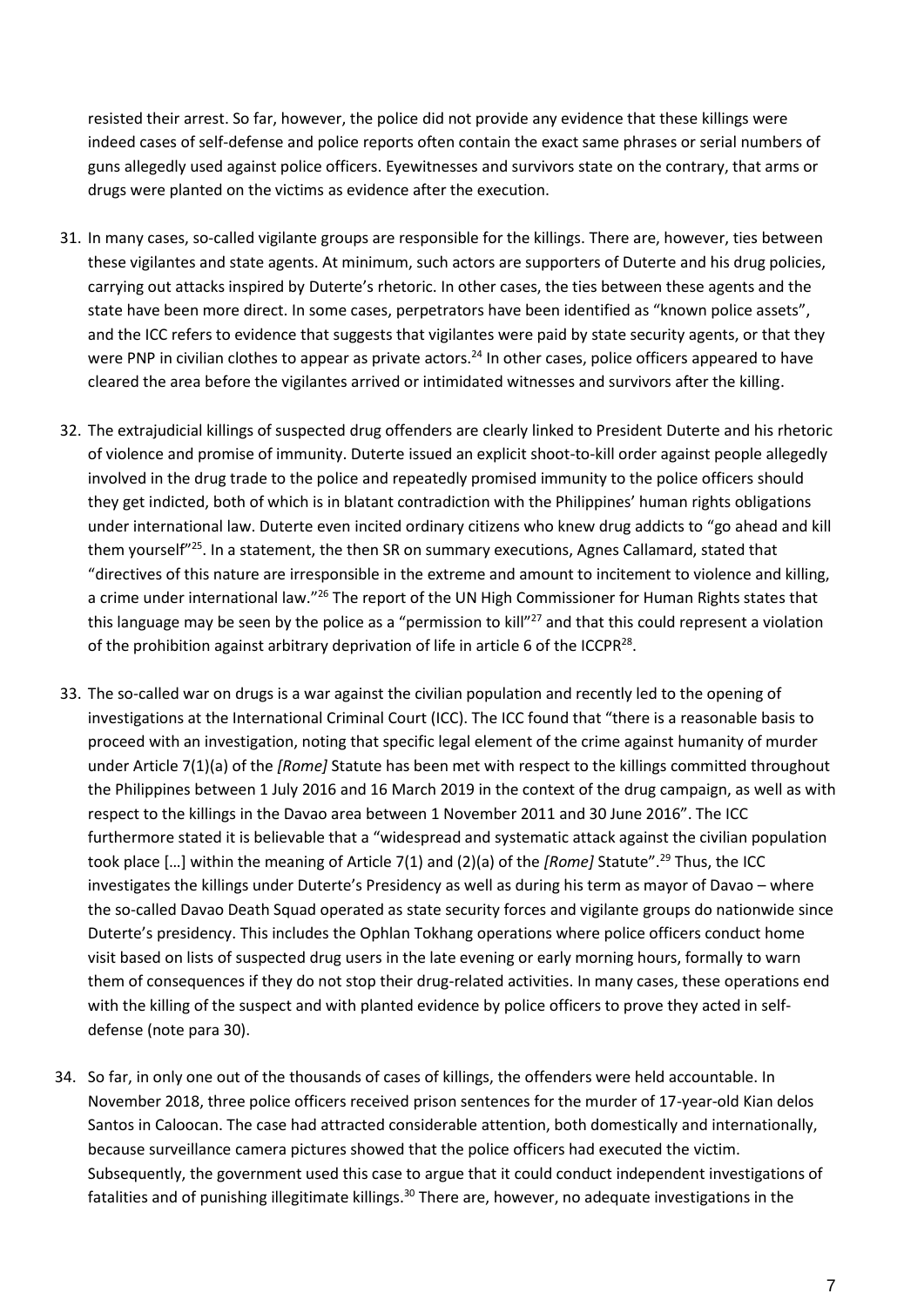remaining thousands of cases. The government neither shows the capability, nor the will to hold perpetrators accountable. Therefore, the Philippine authorities violate severely international standards, which prescribe mandatory investigations by prosecuting authorities in each case where lethal violence is  $used.<sup>31</sup>$ 

### *Recommendations for the SuR*

- 35. Stop the extrajudicial killings of civilians and alleged criminals immediately and ensure that the police comply with international human rights standards regarding the use of force by law enforcement officials.<sup>32</sup>
- 36. Investigate all cases of drug-related extrajudicial killings without delay, including covert police operations and vigilante killings.
- 37. End the incitement of violence and killings in any kind of speech or announcement.

#### **Impunity**

- 38. The Philippines accepted no general recommendations to fight impunity for severe human rights abuses made during the UPR 2017<sup>33</sup>. Impunity remains a major problem in the Philippines. In none of the documented cases have the perpetrators been brought to justice and due to a lack of thorough investigations and of effort on the part of the state apparatus to initiate proper investigations, it is difficult to verify the identities of perpetrators. Moreover, many assassinations were carried out by hired killers obscuring those who are ultimately responsible. The testimonies of eyewitnesses and relatives, however, allow for a provisional delineation of the perpetrators' backgrounds. In the killings of human rights defenders from July 2016 until October 2019, the military was incriminated in over one-third of the cases (79). Of the remaining cases of that period, 17 killings have been blamed on private security guards.<sup>34</sup>
- 39. Over the years, the Philippine government created a multitude of bodies and mechanisms to investigate and prosecute cases of severe human rights violations. These include specialized investigation units such as the PNP's Taskforce Usig, investigatory powers vested in the Commission on Human Rights (CHR), the Inter-Agency Committee on Extra-Legal Killings, Enforced Disappearances, Torture and Other Grave Violations of the Right to Life, Liberty and Security of Persons (IAC) under the Administrative Order 35<sup>35</sup>, the human rights offices of the PNP and AFP, and lately the engagement in the investigation of extrajudicial killings under the Joint Programme of the UN with the Philippines. However, a study from October 2021 still ranked the Philippines as the country with one of the highest impunity rates worldwide.<sup>36</sup> Strikingly, none of the documented cases of killed HRDs since 2017 has led to a conviction of the perpetrators. Furthermore, hundreds of other cases of grave human rights violations also remain unsolved, sometimes stretching back more than a decade. For example, according to the CHR Human Rights Report 2020, no case had led to a conviction through the IAC.<sup>37</sup> The report of the UN High Commissioner on human rights on the situation of human rights in the Philippines observes that the work of IAC lacks independency, transparency and powers, and that its work does not cover drug-related killings.<sup>38</sup>
- 40. The Philippines did not follow the recommendations to ratify the International Convention for the Protection of All Persons from Enforced Disappearances (CPED). <sup>39</sup> However, in December 2012, the Philippines passed the Anti-Enforced or Involuntary Disappearance Act, making it the first country in Asia to criminalize the practice of enforced disappearances.<sup>40</sup> The law also prohibits the use of secret detention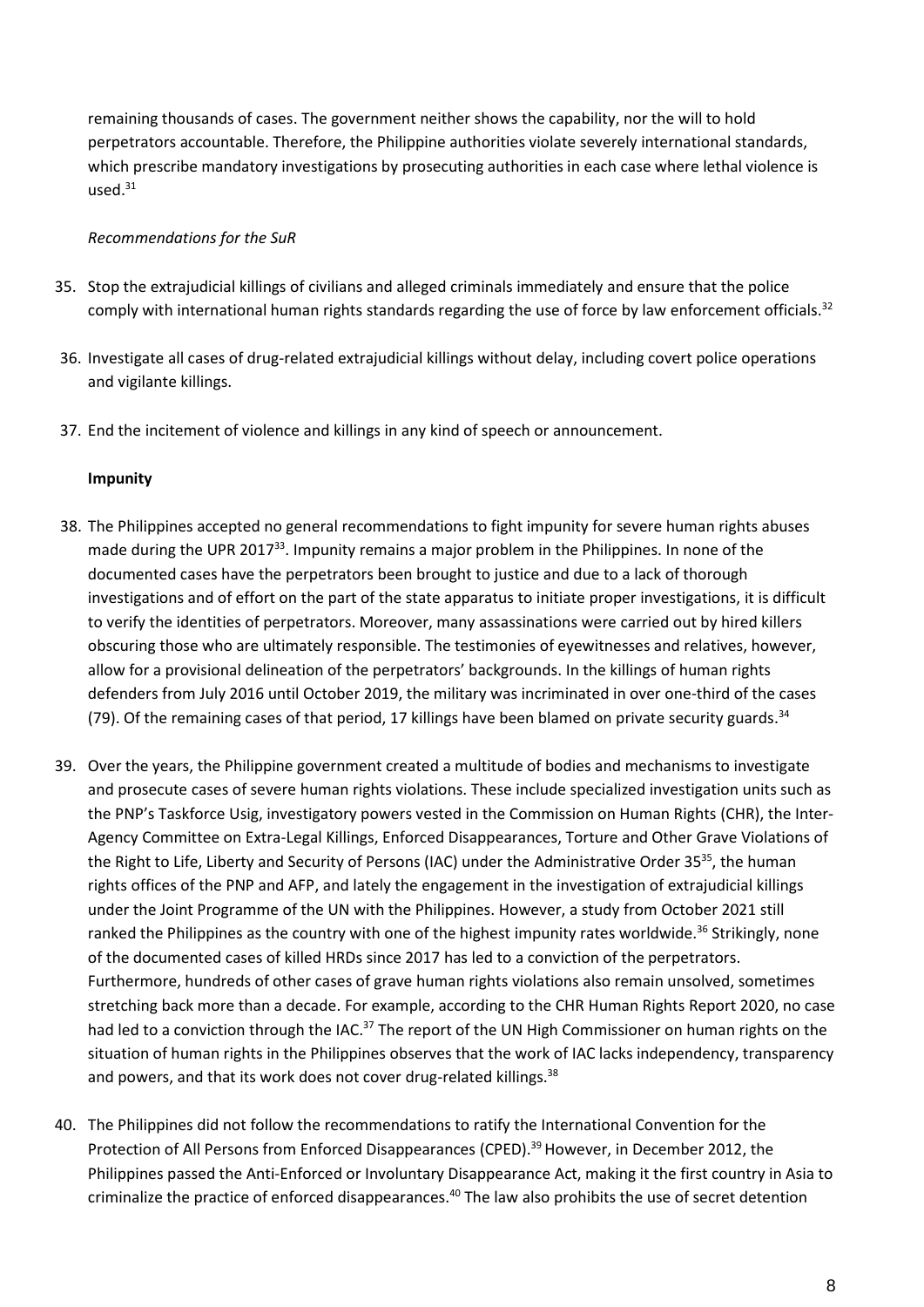facilities and makes provisions for the compensation and restitutions of victims and their relatives. To date, however, no perpetrators of enforced disappearances have been convicted under this law. Whereas the number of new cases of enforced disappearances has declined in the past years, over 2,000 victims remain missing<sup>41</sup>. The recent case of the enforced disappearance of Elena Tijamo on June 13, 2020, especially frightens civil society organizations and their members that this malicious practice might return. Elena Tijamo was a coordinator for the NGO Farmers Development Center (FARDEC) in Central Visayas and lived in Bantayan Cebu. She remained forcibly disappeared for one year, and reappeared dead in a hospital in Manila under a false name on August 30, 2021 – far away from her home in Cebu, where she had been abducted.

41. The Commission on Human Rights (CHR), the Philippines' National Human Rights Institution (NHRI), charged with investigating all forms of violations of civil and political human rights, continues to lack political and fiscal independence and prosecutorial power. The Chair of the Commission as well as the highest-ranking Commissioners are appointed by Presidential decree, a fact criticized by the SR on the situation of HRDs.<sup>42</sup> Furthermore, the work is hampered by a lack of resources. In September 2017, lawmakers tried to disempower the CHR when they voted by majority to approve a P1,000 (\$ 19,9) budget for the CHR for 2018. Finally, the proposal did not pass. The CHR received P695.5 million (\$13.81 million) for 2018 – still a 4.05% cut from its 2017 funding.

## *Recommendations for the SuR*

- 42. End impunity for extrajudicial killings, enforced disappearances and torture, in particular those perpetrated by security forces, by undertaking thorough investigations and vigorous prosecutions of perpetrators.
- 43. Ratify the International Convention for the Protection of All Persons from Enforced Disappearances.
- 44. Embark on a substantial reform of the judicial system to ensure that perpetrators of severe human rights violations are brought to justice and to expedite judicial proceedings of such cases.
- 45. Expand the funding and effectiveness of the witness protection program to ensure full protection of witnesses before, during and after investigations and trials.

## **Indigenous Peoples**

46. Whereas in the 2012 UPR, the Philippines accepted a recommendation to ensure that mining activities would not negatively affect the rights of indigenous peoples (IPs)<sup>43</sup>, mining-related human rights violations dramatically increased since 2012. In 2017 UPR, the Philippines did not accept the two recommendations aiming at the protection of ancestral land of indigenous peoples<sup>44</sup> and to ratify the Indigenous and Tribal Peoples Convention (ILO Convention No. 169)<sup>45</sup>. The Philippines remain one of the most dangerous countries for indigenous people. They are being harassed, vilified as terrorists, and murdered because they defend their right to their ancestral lands, their schools are under attack and vilified as terrorist hub. Or they are caught in the middle of the domestic conflict between the government and the New People's Army (NPA). As, for example, in the case of the two indigenous Aetas, who were the first to be accused under the Anti-Terrorism Act of 2020 in an incidence where they were fleeing from fights on their ancestral land (note para 19).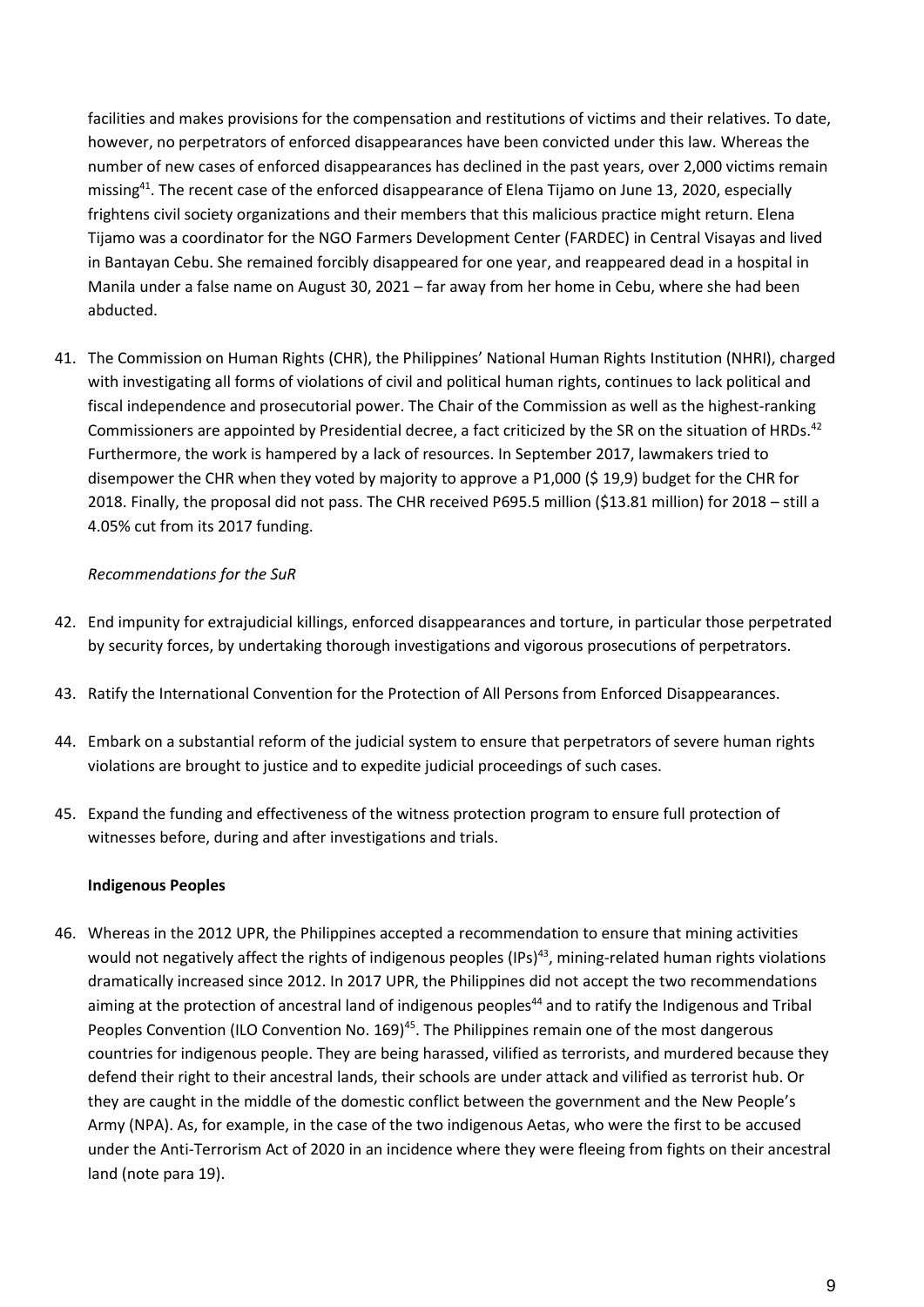- 47. The Philippines did, however, in the 2017 UPR accept a recommendation to re-examine the Mining Act of 1995 with regards to its environmental provisions and sustainable development practices<sup>46</sup>. An estimated 60 % of the Philippines mineral resources are located within the ancestral domains of the more than 100 distinct tribal groups. Mining projects often cause widespread damage to the environment, for example through the unregulated usage of highly toxic chemicals. The Mining Act of 1995 was not re-examined and still grants mining companies extensive rights to cut timber and to the usage of water which in turn severely compromises the social-economic rights of IP communities, in particular their right to food.<sup>47</sup> On April 14, 2021, President Duterte even lifted a moratorium on new mines that had been implemented since 2012 (note para 7). This could lead to an increase in mining activities, which could further endanger the rights and lives of indigenous peoples.
- 48. The Indigenous People's Rights Act (IPRA) of 1997 provides that any company has to consult with and gain consent from indigenous peoples' communities who live in the areas in which they seek to operate.<sup>48</sup> In reality, however, this requirement of Free, Prior, and Informed Consent (FPIC) is frequently violated.<sup>49</sup> Yet, the industrial activities in ancestral domains of indigenous people continues to increase.<sup>50</sup> Indigenous human rights defenders who demand the respect of FPIC and lead community processes on this subject often face harassment, threats, and attacks as a result of their work. The worst case in the recent past is the so-called Tumandok massacre, where nine indigenous rights defenders of the Tumandok indigenous group were killed. They were engaged in the protest against a hydropower project between the villages of Tapaz and Calinog, Panay Island that would completely flood nine villages on ancestral land. According to TUMANDUK, a Tumandok organization, the FPIC was repeatedly violated in the planning phases of the hydropower project. On December 30, 2020, in the early morning, the Philippine National Police (PNP) and the Armed Forces of the Philippines (AFP) stormed the houses of Roy "Alan" Giganto, Reynaldo Katipunan, Mario Aguirre, Eliseo Gayas, Maurito Diaz, Artilito Katipunan, Jomar Vidal, Garson Catamin and Rolando Diaz and executed them in or outside their homes.
- 49. Attacks against independent indigenous schools in Mindanao perpetrated by the military and paramilitary groups intensified under the presidency of Duterte. Since indigenous knowledge and practices are not taught in public schools, religious and nongovernmental groups set up independent local schools whose curricula incorporate the specific cultural traditions of the indigenous group. However, the military and government without any evidence repeatedly accuse the independent indigenous schools of being training institutions for the NPA, which leads to harassments and threats against teachers, students, and administrative personnel. Duterte himself threatened to order the bombing of independent indigenous schools in Mindanao. According to the Philippine advocacy network Save Our Schools, 85 of these schools were temporarily closed between July 2016 und March 2019 because they had been attacked by military or paramilitary forces. In July 2019, the Ministry of Education ordered the shutdown of 55 schools accused of spreading an anti-government ideology.<sup>51</sup> The counterinsurgency whole-of-the-nation approach, as declared in EO 70 (see Para 10), has to be seen as the legal basis for the shutdown of the accused schools.

## *Recommendation for the SuR*

50. Launch thorough and impartial investigations of all killings of indigenous people in which the military, paramilitary groups or mining companies are implicated. Take all necessary steps to ensure that members of indigenous peoples' communities who oppose mining or so-called development projects are protected from violence and harassment.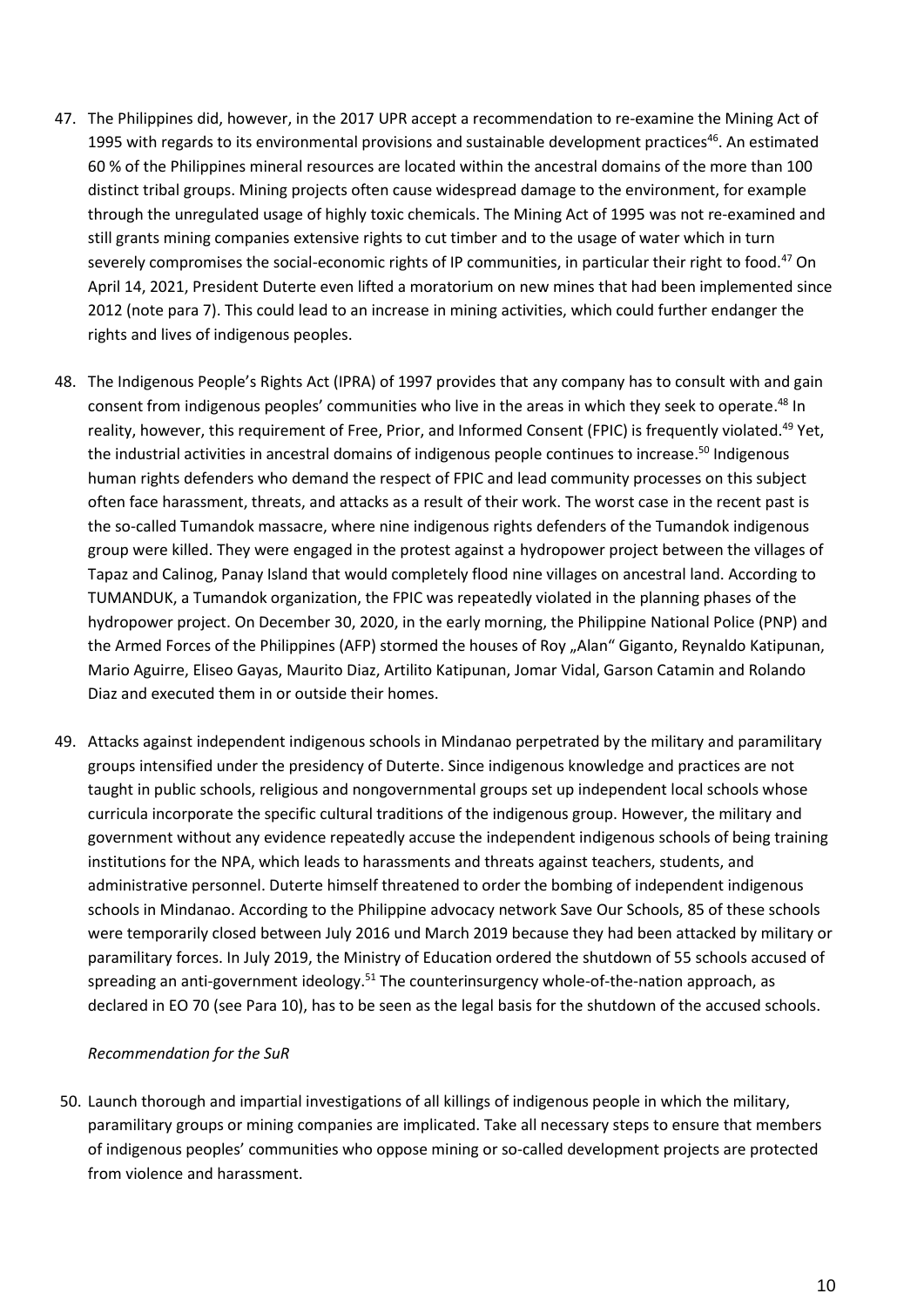- 51. Ensure that the requirement of Free, Prior, and Informed Consent of indigenous peoples' communities is met before mining projects or other so-called development projects receive a license to operate on their ancestral domain.
- 52. Investigate all incidents of attacks on indigenous peoples' schools, their teachers and students and bring the perpetrators to justice.
- 53. Ratify the Indigenous and Tribal Peoples Convention (ILO Convention No. 169).

## **Cooperation with international human rights mechanisms**

- 54. The country received several recommendations to accept a visit by the Special Rapporteur (SR) on extrajudicial executions, to cooperate fully with her mandate,<sup>52</sup> and generally to grant access to special procedures to the country<sup>53</sup> which is denied since 2007. On June 29, 2020, the UN High Commissioner's Office published her report on the human rights situation in the Philippines and concluded that the extrajudicial killings in the Philippines are widespread and systematic.<sup>54</sup> The same year, the SR on the situation of HRDs, Mary Lawlor, singled out the Philippines as one of the most dangerous countries for human rights defenders worldwide.<sup>55</sup> Yet, the Philippines oppose a mission of inquiry and continue to deny special procedure mandates access to the country.
- 55. In February 2018, the International Criminal Court's (ICC) chief prosecutor announced the opening of a preliminary investigation of the killings by police in the context of the war on drugs, citing alleged crimes against humanity. The Philippines reacted with its withdrawal from the ICC on March 17, 2019. Despite the withdrawal, the Court still has jurisdiction to prosecute all crimes committed before the withdrawal date. It commenced an investigation into the situation in the Philippines on September 15, 2021, pursuant to article 15(3) of the Rome Statute.<sup>56</sup> President Duterte promptly stated that the Philippines would not cooperate with the ICC and not allow prosecutors into the country.<sup>57</sup> On November 10, 2021, the Philippines filed a deferral request, citing the country's own investigations into drug war killings.

# *Recommendations for the SuR*

- 56. Fully cooperate and issue a standing invitation to all Special Rapporteurs with thematic mandates and working groups of the UN Human Rights Council, in particular the Special Rapporteur on the situation of human rights defenders, the Special Rapporteur on extrajudicial executions, the Working Group on enforced or involuntary disappearances and an investigative mission of inquiry to the country.
- 57. Fully cooperate with the investigations of the ICC.

<sup>1</sup> Responses to Recommendation, Philippines, Third Review, Session 27, responses as of 15.12.2017

<sup>&</sup>lt;sup>2</sup> Report of the Special Rapporteur on the situation of human rights defenders, Mary Lawlor: 'Final warning: death threats and killings of human rights defenders', 24 December 2020, A/HRC/46/35, para 41, 44, 59; Global Witness, 'Last Line of Defence: The industries causing the climate crisis and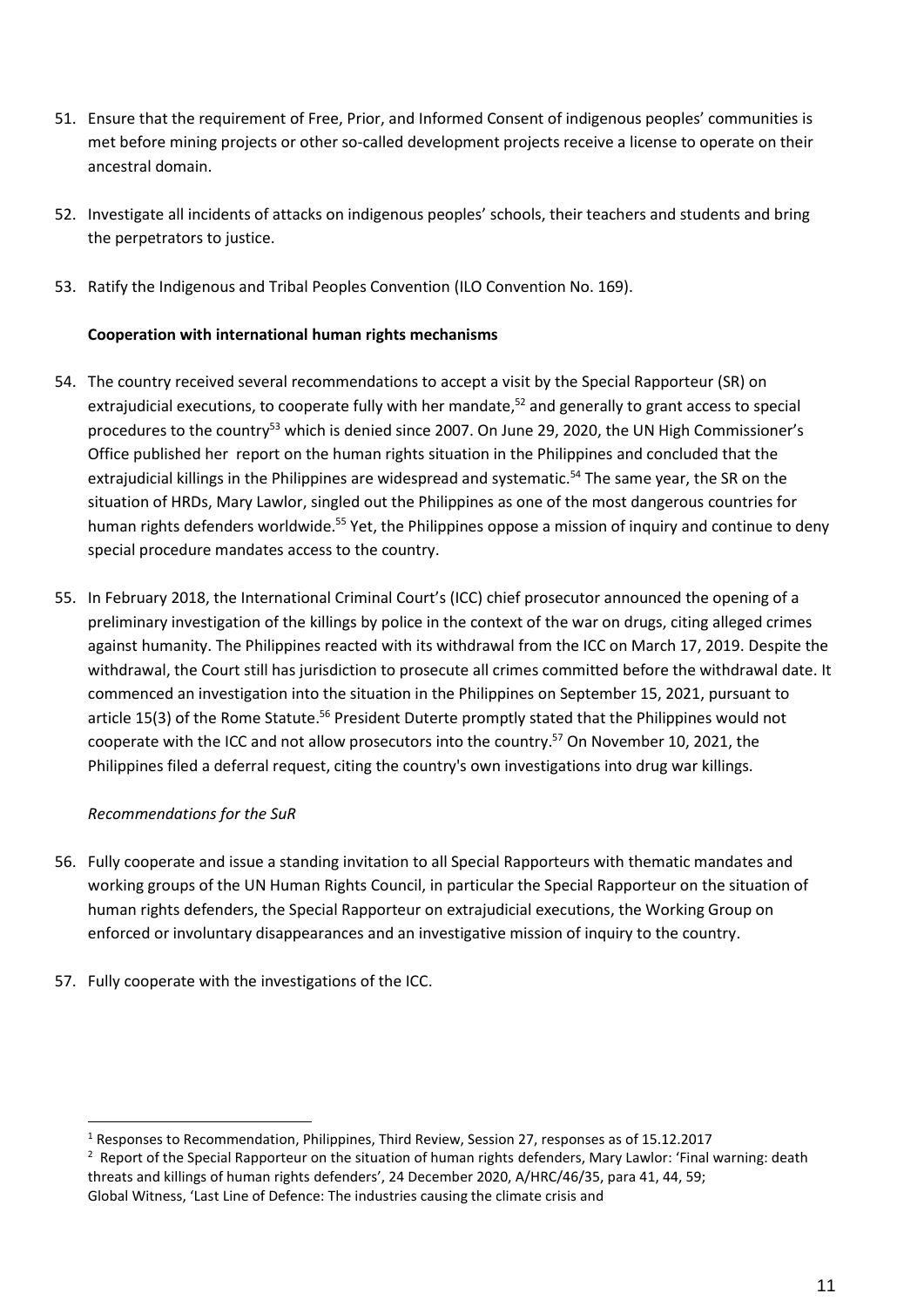attacks against land and environmental defenders', September 2021, https://undocs.org/en/A/HRC/46/35f <sup>3</sup> Center for Media Freedom and Responsibility, 'Database on the Killing of Journalists in the Philippines since 1986, http://cmfr-phil.org/mediakillings/

<sup>4</sup> https://www.pna.gov.ph/articles/1159408

<sup>5</sup> https://www.ohchr.org/en/NewsEvents/Pages/DisplayNews.aspx?NewsID=26914&LangID=E

 $6$  Rappler, 'Maginhawa community pantry temporarily shut down amid red-tagging', 20 April

2021, https://www.rappler.com/nation/maginhawa-community-pantry-temporary-shutdowndue-red-tagging-april-20-2021/

<sup>7</sup> https://www.ohchr.org/en/NewsEvents/Pages/DisplayNews.aspx?NewsID=23466&LangID=E

<sup>8</sup> [https://protect-lawyers.org/en/item/ben-ramos-3/;](https://protect-lawyers.org/en/item/ben-ramos-3/) 

https://eeas.europa.eu/delegations/philippines\_en/53502/LOCAL%20STATEMENT%20ON%20THE%20KILLING%20OF %20ATTORNEY%20BENJAMIN%20TARUG%20RAMOS%20ON%206%20NOVEMBER%202018

<sup>9</sup> Aktionsbündnis Menschenrechte – Philippinen, 'The case of Zara Reboton Alvarez',

https://amp.ngo/en/advocacy/individual-cases/the-case-of-zara-reboton-alvarez/

<sup>10</sup> Report of the Special Rapporteur on the situation of human rights defenders, Mary Lawlor: 'Final warning: death threats and killings of human rights defenders', 24 December 2020, A/HRC/46/35, para 74

<sup>11</sup> https://www.facebook.com/permalink.php?story\_fbid=311906653581059&id=113896963382030

<sup>12</sup> Philstar, . SC leaves Anti-Terrorism Act of 2020 mostly intact', 9 December 2021, SC leaves Anti-Terrorism Act of 2020 mostly intact,

https://www.philstar.com/headlines/2021/12/09/2146795/sc-leaves-anti-terrorism-act-2020 mostly-intact

<sup>13</sup> https://www.rappler.com/nation/olongapo-trial-court-decision-aetas-charged-anti-terror-law-case/

<sup>14</sup> United Nations, Guidelines on the Role of Prosecutors, Adopted by the Eighth United Nations Congress on the Prevention of Crime and the Treatment of Offenders, Havana, Cuba, 27 August to 7 September 1990.

<sup>15</sup> Republican Act No. 3815, An Act Revising The Penal Code And Other Penal Laws, 8 December 1930, Articles 353-362 <sup>16</sup> Human Rights Committee, General comment No. 34, Article 19: Freedoms of opinion and expression, 12 September 2011, CCPR/C/GC/34, para 47

<sup>17</sup> Human Rights Committee, Communication No. 1815/2008, 'Adonis vs. The Philippines', 27 January 2011, CCPR/C/103/D/1815/2008

<sup>18</sup> Republican Act No. 10175, An Act Defining Cybercrime, Providing for the Prevention, Investigation, Suppression and the Imposition of Penalties Therefor and for Other Purposes, 12 September 2012

<sup>19</sup> Report of the UN Special Rapporteur on the promotion and protection of the right to freedom of opinion and expression, Frank La Rue, 20 April 2010, A/HRC/14/23 (2010), para. 83.

<sup>20</sup> https://newsinfo.inquirer.net/693373/duterte-confirms-ties-with-davao-death-squad

<sup>21</sup> ABS-CBN, *CHR chief: Drug war deaths could be as high as 27,000'*, December 5, 2018, https://news.abs-

cbn.com/focus/12/05/18/chr-chief-drug-war-deaths-could-be-as-high-as-27000

<sup>22</sup> https://issuu.com/idealsorgph/docs/beyond\_the\_numbers\_pages

<sup>23</sup> Annual report of the United Nations High Commissioner for Human Rights and reports of the Office of the High Commissioner and the Secretary-General, 'Situation of human rights in the Philippines Report of the United Nations High Commissioner for Human Rights', 29 June 2020, A/HRC/44/22, para 22

<sup>24</sup> International Criminal Court, Situation in the Republic of the Philippines, 14 June 2021, para 67-71, https://www.icccpi.int/CourtRecords/CR2021\_05381.PDF

<sup>25</sup> The Guardian, 'Philippines president Rodrigo Duterte urges people to kill drug addicts', 1 July 2016,

https://www.theguardian.com/world/2016/jul/01/philippines-president-rodrigo-duterte-urges-people-to-kill-drugaddicts

<sup>26</sup> OHCHR Press release, 'UN experts urge the Philippines to stop unlawful killings of people suspected of drug-related offences', 18 August 2016, http://www.ohchr.org/EN/NewsEvents/Pages/DisplayNews.aspx?NewsID=20388

<sup>27</sup> Annual report of the United Nations High Commissioner for Human Rights and reports of the Office of the High Commissioner and the Secretary-General, 'Situation of human rights in the Philippines Report of the United Nations High Commissioner for Human Rights', 29 June 2020, A/HRC/44/22, paras 18, 77-80

<sup>28</sup> Human Rights Committee, general comment No. 36 (2018) on the right to life, para 4, 11

<sup>29</sup> International Criminal Court, Press Release, Situation in the Philippines: ICC Pre-Trial Chamber I authorises the opening of an investigation, 15 September 2021, https://www.icc-cpi.int/Pages/item.aspx?name=PR1610

<sup>30</sup> ABS-CBN News, '3 cops found guilty of murder over Kian Delos Santos slay', 29 November 2019, bit.ly/2DQohnG <sup>31</sup> Human Rights Committee, "General Comment No. 36 (2018) on article 6 of the International Convenant on Civil and Political Rights, on the right of life", October 30, 2018, CCPR/C/GC/36, paras 13, 27